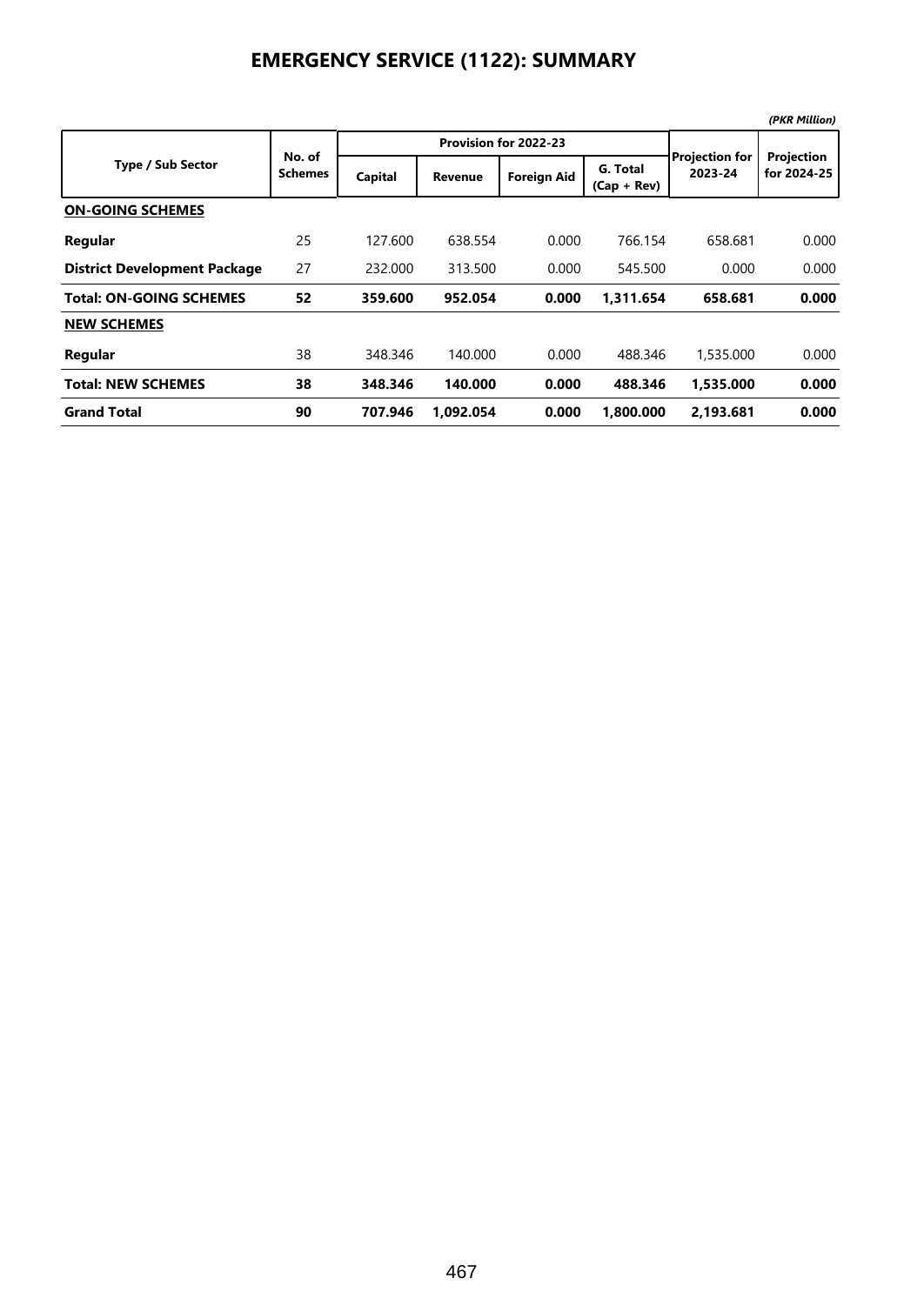| <b>GS</b>    | <b>Scheme Information</b>                                                                                                                                             | Est. Cost | Accum.<br>Exp.          |        | Provision for 2022-23 |                               | <b>MTDF Projections</b> | Throw fwd<br><b>Beyond</b> |                   |
|--------------|-----------------------------------------------------------------------------------------------------------------------------------------------------------------------|-----------|-------------------------|--------|-----------------------|-------------------------------|-------------------------|----------------------------|-------------------|
| No           | Scheme ID / Approval Date / Location                                                                                                                                  |           | <b>June, 22</b>         | Cap.   | Rev.                  | <b>G.Total</b><br>(Cap.+Rev.) | 2023-24                 | 2024-25                    | <b>June, 2025</b> |
| $\mathbf{1}$ | $\overline{2}$                                                                                                                                                        | 3         | $\overline{\mathbf{4}}$ | 5      | 6                     | $\overline{7}$                | 8                       | 9                          | 10                |
| Regular      | <b>ON-GOING SCHEMES</b>                                                                                                                                               |           |                         |        |                       |                               |                         |                            |                   |
|              | 4703 Construction of Retaining Wall<br><b>Emergency Rescue Station at Murree</b><br>01292100818 / 30-07-2021 / Rawalpindi                                             | 20.000    | 8.124                   | 11.500 | 0.000                 | 11.500                        | 0.000                   | 0.000                      | 0.000             |
| 4704         | <b>Establishment of Emergency Service at</b><br>Tehsils Hassanabdal & Jand District<br>Attock.<br>01261601969 / 15-07-2016 / Attock                                   | 104.556   | 55.266                  | 0.000  | 1.520                 | 1.520                         | 0.000                   | 0.000                      | 0.000             |
| 4705         | Establishment of Rescue 1122 Station at<br>Dijkot, District Faisalabad<br>01091902772 / 09-12-2019 / Faisalabad                                                       | 56.384    | 23.153                  | 0.000  | 0.964                 | 0.964                         | 0.000                   | 0.000                      | 0.000             |
| 4706         | <b>Establishment of Rescue 1122 Station at</b><br>More Mandi Sargodha Road, Jhang<br>01101902773 / 06-06-2020 / Jhang                                                 | 63.928    | 25.847                  | 0.000  | 30.000                | 30.000                        | 4.081                   | 0.000                      | 0.000             |
| 4707         | <b>Establishment of Rescue 1122 Center at</b><br>Nokhar , District Gujranwala<br>01121700581 / 09-12-2019 / Gujranwala                                                | 18.666    | 16.000                  | 2.000  | 0.000                 | 2.000                         | 0.000                   | 0.000                      | 0.000             |
| 4708         | <b>Establishment of Rescue Service at</b><br>Mangowal, Jalalpur Jattan, and Kathala<br><b>Chenab District Gujrat</b><br>01132100815 / 30-07-2021 / Gujrat             | 177.908   | 7.852                   | 30.000 | 52.900                | 82.900                        | 87.156                  | 0.000                      | 0.000             |
| 4709         | <b>Establishment of Rescue Station at</b><br>Kartarpur Corridor, District Narowal<br>01162000621 / 30-07-2021 / Narowal                                               | 84.649    | 4.000                   | 16.000 | 16.000                | 32.000                        | 48.150                  | 0.000                      | 0.000             |
| 4710         | <b>Establishment of New Rescue 1122</b><br>Station at Maraka Lahore.<br>01191501172 / 08-09-2015 / Lahore                                                             | 74.307    | 70.023                  | 0.000  | 0.759                 | 0.759                         | 0.000                   | 0.000                      | 0.000             |
| 4711         | <b>Establishment of New Rescue 1122</b><br><b>Station at Bedian Road Lahore.</b><br>01191501173 / 08-09-2015 / Lahore                                                 | 111.295   | 90.891                  | 0.000  | 0.679                 | 0.679                         | 0.000                   | 0.000                      | 0.000             |
|              | 4712 Establishment of New Rescue 1122<br><b>Station at Nazir Garden Opposite</b><br>Journalist Colony, Wahga District<br>Lahore.<br>01191501174 / 08-09-2015 / Lahore | 110.821   | 108.032                 | 0.000  | 0.679                 | 0.679                         | 0.000                   | 0.000                      | 0.000             |
| 4713         | Establishment of Rescue 1122 Center at<br>Shad Bagh, District Lahore<br>01191601970 / 15-07-2016 / Lahore                                                             | 103.178   | 36.661                  | 0.000  | 0.545                 | 0.545                         | 0.000                   | 0.000                      | 0.000             |
| 4714         | Provision of missing facilities at rescue<br>1122 city Muridkey, District Sheikhupura<br>01371902771 / 09-12-2019 /<br>Sheikhupura                                    | 27.146    | 22.196                  | 0.000  | 0.106                 | 0.106                         | 0.000                   | 0.000                      | 0.000             |
| 4715         | Establishment of Rescue 1122 station at<br>Mustafa abad, District Kasur<br>01181601973 / 15-07-2016 / Kasur                                                           | 61.222    | 35.670                  | 0.000  | 0.759                 | 0.759                         | 0.000                   | 0.000                      | 0.000             |
| 4716         | Establishment of Rescue Office 1122 at<br>Ellaahbad, District Kasur.<br>01181700583 / 03-04-2017 / Kasur                                                              | 27.203    | 9.011                   | 10.000 | 0.000                 | 10.000                        | 0.000                   | 0.000                      | 0.000             |
| 4717         | <b>Establishment of Emergency Services</b><br>1122 in Khokharan Multan<br>01241601974 / 15-07-2016 / Multan                                                           | 53.490    | 30.133                  | 0.000  | 0.759                 | 0.759                         | 0.000                   | 0.000                      | 0.000             |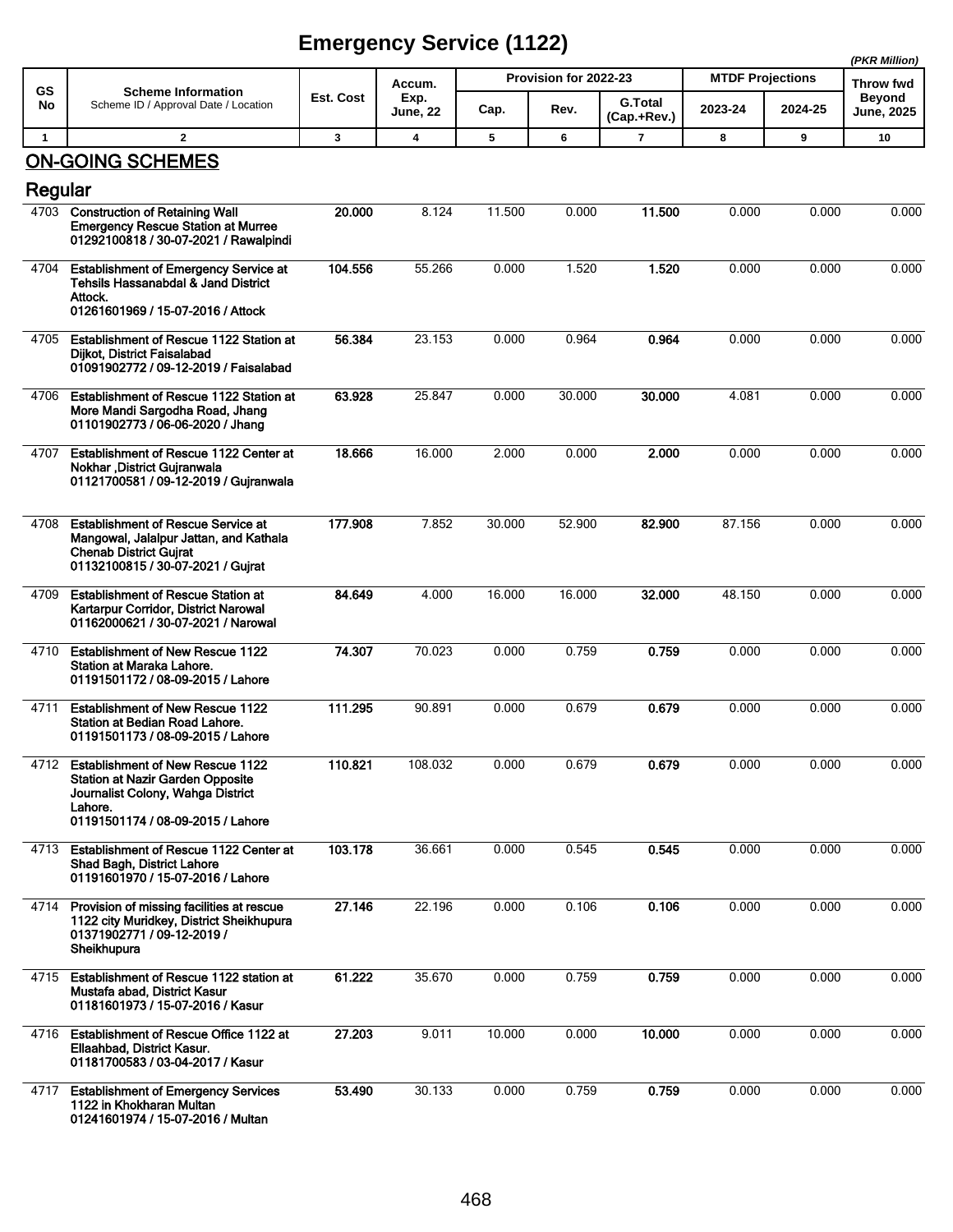**(PKR Million)**

|              |                                                                                                                                                                                                                                                                                                                                                                                                                                                  |             |                                   |            |                               |                          |                                    | (PKR Million) |                                                 |
|--------------|--------------------------------------------------------------------------------------------------------------------------------------------------------------------------------------------------------------------------------------------------------------------------------------------------------------------------------------------------------------------------------------------------------------------------------------------------|-------------|-----------------------------------|------------|-------------------------------|--------------------------|------------------------------------|---------------|-------------------------------------------------|
| GS<br>No     | <b>Scheme Information</b><br>Scheme ID / Approval Date / Location                                                                                                                                                                                                                                                                                                                                                                                | Est. Cost   | Accum.<br>Exp.<br><b>June, 22</b> | Cap.       | Provision for 2022-23<br>Rev. | <b>G.Total</b>           | <b>MTDF Projections</b><br>2023-24 | 2024-25       | Throw fwd<br><b>Beyond</b><br><b>June, 2025</b> |
|              |                                                                                                                                                                                                                                                                                                                                                                                                                                                  |             |                                   |            |                               | (Cap.+Rev.)              |                                    |               |                                                 |
| $\mathbf{1}$ | $\overline{\mathbf{2}}$<br><b>Establishment of Rescue 1122 Service</b>                                                                                                                                                                                                                                                                                                                                                                           | 3<br>49.810 | 4<br>30.026                       | 5<br>0.000 | 6<br>0.759                    | $\overline{\phantom{a}}$ | 8<br>0.000                         | 9<br>0.000    | 10<br>0.000                                     |
| 4718         | at Sub Tehsil Headquarter Vehova,<br>Taunsa Sharif, District DG Khan<br>01041601975 / 15-07-2016 / Dera Ghazi<br><b>Khan</b>                                                                                                                                                                                                                                                                                                                     |             |                                   |            |                               | 0.759                    |                                    |               |                                                 |
| 4719         | <b>Establishment of Rescue 1122 Services</b><br>at Barthi and Fazal Katch, Tehsil Taunsa<br>Sharif, District DG Khan<br>01041800316 / 07-05-2019 / Dera Ghazi<br>Khan                                                                                                                                                                                                                                                                            | 114.800     | 93.715                            | 0.000      | 0.661                         | 0.661                    | 0.000                              | 0.000         | 0.000                                           |
| 4720         | Establishment of Rescue 1122 at Zahir<br>Pir, Tehsil Khanpur, District R.Y. Khan<br>01031800351 / 17-10-2019 / Rahim Yar<br>Khan                                                                                                                                                                                                                                                                                                                 | 60.315      | 42.994                            | 0.000      | 0.964                         | 0.964                    | 0.000                              | 0.000         | 0.000                                           |
| 4721         | <b>Establishment of Emergency Service in</b><br>Tehsils covering under DDP Schemes in<br>10 Tehsils/ Towns<br>01371501390 / 13-11-2015 / Punjab                                                                                                                                                                                                                                                                                                  | 448.246     | 382.740                           | 0.000      | 9.200                         | 9.200                    | 0.000                              | 0.000         | 0.000                                           |
| 4722         | <b>Capacity Building of Emergency</b><br>Services in Punjab Phase II<br>01371501544 / 22-01-2016 / Punjab                                                                                                                                                                                                                                                                                                                                        | 926.963     | 732.432                           | 0.000      | 12.000                        | 12.000                   | 0.000                              | 0.000         | 0.000                                           |
| 4723         | <b>Establishment of Emergency Service in</b><br>62 Remaining Tehsils Phase III.<br>01371501593 / 26-02-2016 / Punjab                                                                                                                                                                                                                                                                                                                             | 4,164.397   | 2,450.036                         | 30.000     | 27.600                        | 57.600                   | 0.000                              | 0.000         | 0.000                                           |
| 4724         | <b>Establishment of Rescue Cadet Corps in</b><br><b>Colleges and Universities of Punjab</b><br>01372100749 / 30-07-2021 / Punjab                                                                                                                                                                                                                                                                                                                 | 50.000      | 16.800                            | 0.000      | 43.600                        | 43.600                   | 0.000                              | 0.000         | 0.000                                           |
| 4725         | Strengthening of Emergency Services in<br>all Districts of Punjab<br>01372100820 / 28-10-2021 / Punjab                                                                                                                                                                                                                                                                                                                                           | 656.194     | 28.900                            | 6.500      | 101.500                       | 108.000                  | 519.294                            | 0.000         | 0.000                                           |
| 4726         | <b>Establishment of Community Emergency</b><br>Response Team (CERTS) for Rural<br><b>Areas of Punjab</b><br>01372100867 / 30-07-2021 / Punjab                                                                                                                                                                                                                                                                                                    | 50,000      | 0.000                             | 0.000      | 50.000                        | 50,000                   | 0.000                              | 0.000         | 0.000                                           |
| 4727         | <b>Provision of Motor Bike Ambulance</b><br>Service in Remaining 27 Districts of<br>Punjab<br>01372000620 / 13-10-2020 /<br>Attock, Bahawalnagar, Bhakkar, Chakwal,<br>Chiniot, Gujrat, Hafizabad, Jhang, Jhelum,<br>Kasur, Khanewal, Khushab, Layyah, Lodhr<br>an Mandi<br>Bahauddin, Mianwali, Muzaffargarh, Nank<br>ana<br>Sahib, Narowal, Okara, Pakpattan, Rahim<br>Yar<br>Khan, Rajanpur, Sheikhupura, Sialkot, Tob<br>a Tek Singh, Vehari | 982.901     | 473.331                           | 21.600     | 286.600                       | 308.200                  | 0.000                              | 0.000         | 0.000                                           |
|              | <b>Total: Regular</b>                                                                                                                                                                                                                                                                                                                                                                                                                            | 8,598.379   | 4,793.833                         | 127.600    | 638.554                       | 766.154                  | 658.681                            | 0.000         | 0.000                                           |
|              | <b>District Development Package</b>                                                                                                                                                                                                                                                                                                                                                                                                              |             |                                   |            |                               |                          |                                    |               |                                                 |
| 4728         | <b>Establishment of Rescue Station at</b><br>Daud Khel, District Mianwali<br>01322107084 / 30-07-2021 / Mianwali                                                                                                                                                                                                                                                                                                                                 | 21.707      | 8.000                             | 4.500      | 9.200                         | 13.700                   | 0.000                              | 0.000         | 0.000                                           |
| 4729         | <b>Establishment of Rescue Station at Bin</b><br><b>Hafiz District Mianwali</b><br>01322107091 / 30-07-2021 / Mianwali                                                                                                                                                                                                                                                                                                                           | 21.707      | 4.000                             | 8.500      | 9.200                         | 17.700                   | 0.000                              | 0.000         | 0.000                                           |
| 4730         | <b>Establishment of Rescue Station at Wan</b><br><b>Bhachran District Mianwali</b><br>01322107101 / 30-07-2021 / Mianwali                                                                                                                                                                                                                                                                                                                        | 21.707      | 10.000                            | 2.500      | 9.200                         | 11.700                   | 0.000                              | 0.000         | 0.000                                           |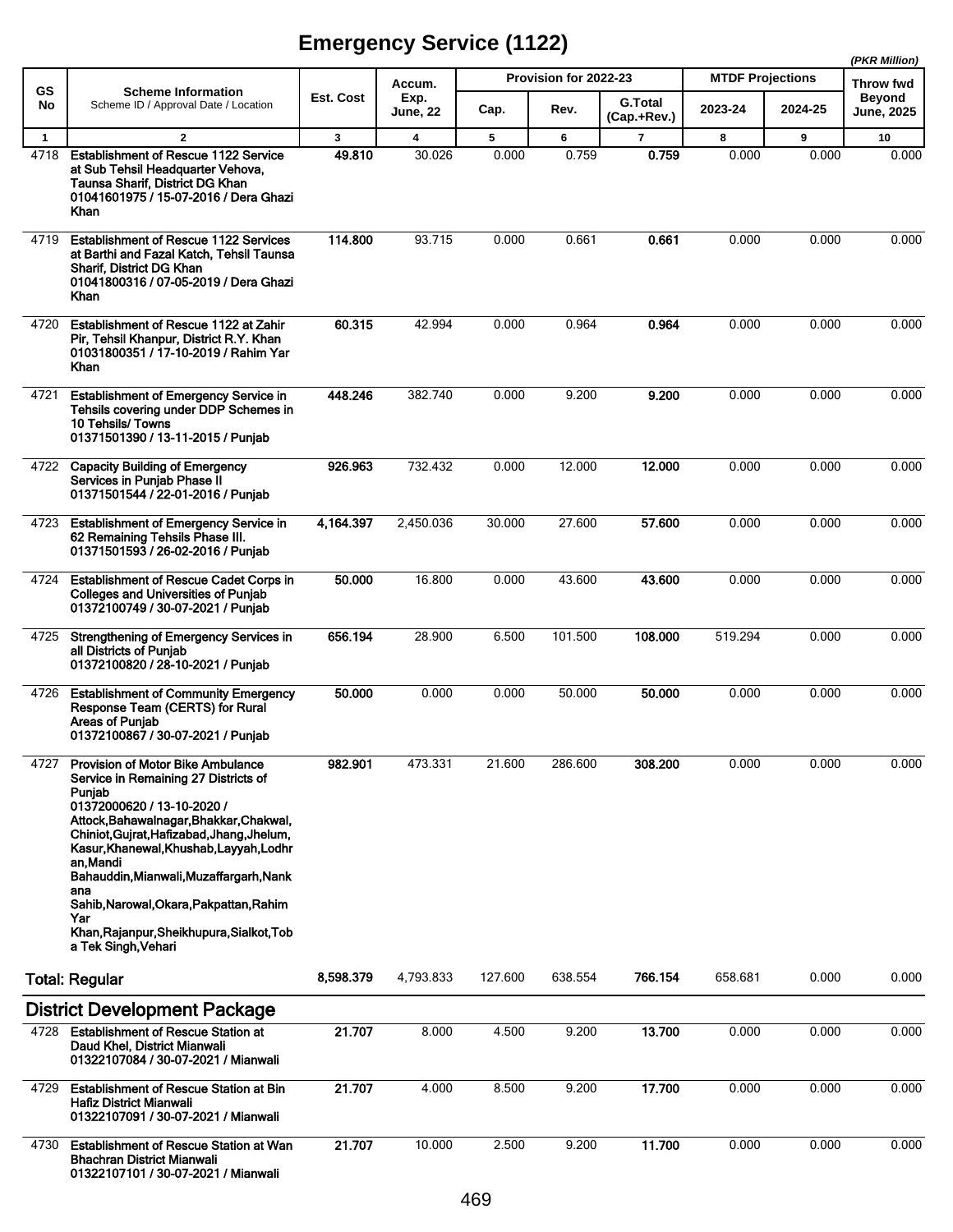|                      |                                                                                                                                                              |             |                                   |            | Provision for 2022-23 |                          | <b>MTDF Projections</b> | (PKR Million) |                                                 |
|----------------------|--------------------------------------------------------------------------------------------------------------------------------------------------------------|-------------|-----------------------------------|------------|-----------------------|--------------------------|-------------------------|---------------|-------------------------------------------------|
| GS<br>No             | <b>Scheme Information</b><br>Scheme ID / Approval Date / Location                                                                                            | Est. Cost   | Accum.<br>Exp.<br><b>June, 22</b> | Cap.       | Rev.                  | <b>G.Total</b>           | 2023-24                 | 2024-25       | Throw fwd<br><b>Beyond</b><br><b>June, 2025</b> |
|                      | $\mathbf{2}$                                                                                                                                                 |             |                                   |            |                       | (Cap.+Rev.)              |                         |               |                                                 |
| $\mathbf{1}$<br>4731 | <b>Establishment of Satellite Rescue</b><br><b>Station Chutiana Tehsil &amp; District TT</b><br>Sinah<br>01112105911 / 30-07-2021 / Toba Tek                 | 3<br>21.770 | 4<br>10.000                       | 5<br>2.500 | 6<br>9.200            | $\overline{7}$<br>11.700 | 8<br>0.000              | 9<br>0.000    | 10<br>0.000                                     |
|                      | Singh                                                                                                                                                        |             |                                   |            |                       |                          |                         |               |                                                 |
| 4732                 | <b>Establishment of Rescue Station at</b><br>Dinga, District Gujrat<br>01072105790 / 30-12-2021 / Gujrat                                                     | 23.247      | 4.000                             | 9.700      | 9.500                 | 19.200                   | 0.000                   | 0.000         | 0.000                                           |
| 4733                 | <b>Establishment of Rescue Station at</b><br>Lalamusa, Gujrat<br>01132107073 / 30-07-2021 / Gujrat                                                           | 21.732      | 4.000                             | 8.500      | 9.200                 | 17.700                   | 0.000                   | 0.000         | 0.000                                           |
| 4734                 | <b>Establishment of Rescue Station at</b><br>Kubay Chak, District Sialkot<br>01092100817 / 30-07-2021 / Sialkot                                              | 21.713      | 8.000                             | 4.500      | 9.200                 | 13.700                   | 0.000                   | 0.000         | 0.000                                           |
| 4735                 | <b>Establishment of Model District Rescue</b><br>Station, Matital Road, Multan<br>01072101960 / 30-07-2021 / Multan                                          | 57.944      | 9.000                             | 41.000     | 8.000                 | 49.000                   | 0.000                   | 0.000         | 0.000                                           |
| 4736                 | <b>Establishment of Rescue Station at</b><br><b>Band Bosan, District Multan</b><br>01242105786 / 30-07-2021 / Multan                                         | 21.564      | 0.000                             | 14.900     | 6.600                 | 21.500                   | 0.000                   | 0.000         | 0.000                                           |
| 4737                 | <b>Establishment of Rescue Station at</b><br>Tulamba Tehsil Mian Channu, District<br>Khanewal<br>01222105781 / 30-07-2021 / Khanewal                         | 21.156      | 6.000                             | 6.000      | 9.200                 | 15.200                   | 0.000                   | 0.000         | 0.000                                           |
| 4738                 | <b>Establishment of Emergency Services at</b><br>Makhdoom Pur Pahoran, Abdul Hakim<br>and Kot Islam District Khanewal<br>01222107121 / 30-07-2021 / Khanewal | 51.552      | 13.234                            | 12.000     | 26.500                | 38.500                   | 0.000                   | 0.000         | 0.000                                           |
| 4739                 | Provision of Emergency Ambulances for<br><b>Tehsil Mian Channu, District Khanewal</b><br>01222107824 / 30-07-2021 / Khanewal                                 | 19.500      | 0.000                             | 0.000      | 19.500                | 19.500                   | 0.000                   | 0.000         | 0.000                                           |
| 4740                 | <b>Establishment of Rescue Station at</b><br>Luddan, District Vehari<br>01252107155 / 30-07-2021 / Vehari                                                    | 21.650      | 4.000                             | 8.500      | 9.200                 | 17.700                   | 0.000                   | 0.000         | 0.000                                           |
| 4741                 | <b>Establishment of Rescue Station Sakhi</b><br>Sarwar, District D.G Khan<br>01042100812 / 30-07-2021 / Dera Ghazi<br>Khan                                   | 58.844      | 23.000                            | 3.400      | 29.600                | 33.000                   | 0.000                   | 0.000         | 0.000                                           |
| 4742                 | <b>Establishment of Rescue Station at</b><br>Town Committee Choti, D.G Khan<br>01042107406 / 30-07-2021 / Dera Ghazi<br>Khan                                 | 20.973      | 11.773                            | 0.000      | 9.200                 | 9.200                    | 0.000                   | 0.000         | 0.000                                           |
| 4743                 | <b>Establishment of Rescue Station at</b><br>Shadan Lund, D.G Khan<br>01042107417 / 30-07-2021 / Dera Ghazi<br>Khan                                          | 20.973      | 4.000                             | 7.800      | 9.200                 | 17.000                   | 0.000                   | 0.000         | 0.000                                           |
| 4744                 | <b>Establishment of Rescue Station at Fort</b><br>Munro/Khar D.G Khan<br>01042107528 / 30-07-2021 / Dera Ghazi<br>Khan                                       | 54.200      | 16.000                            | 29.000     | 9.200                 | 38.200                   | 0.000                   | 0.000         | 0.000                                           |
| 4745                 | <b>Establishment of Rescue Station</b><br>Fazilpur, District Rajanpur<br>01072100792 / 05-03-2021 / Rajanpur                                                 | 66.995      | 13.454                            | 21.400     | 29.600                | 51.000                   | 0.000                   | 0.000         | 0.000                                           |
| 4746                 | <b>Establishment of Rescue Station at</b><br>Chowk Qureshi, Muzaffargarh<br>01062107268 / 30-07-2021 /<br><b>Muzaffargarh</b>                                | 21.675      | 4.000                             | 8.500      | 9.200                 | 17.700                   | 0.000                   | 0.000         | 0.000                                           |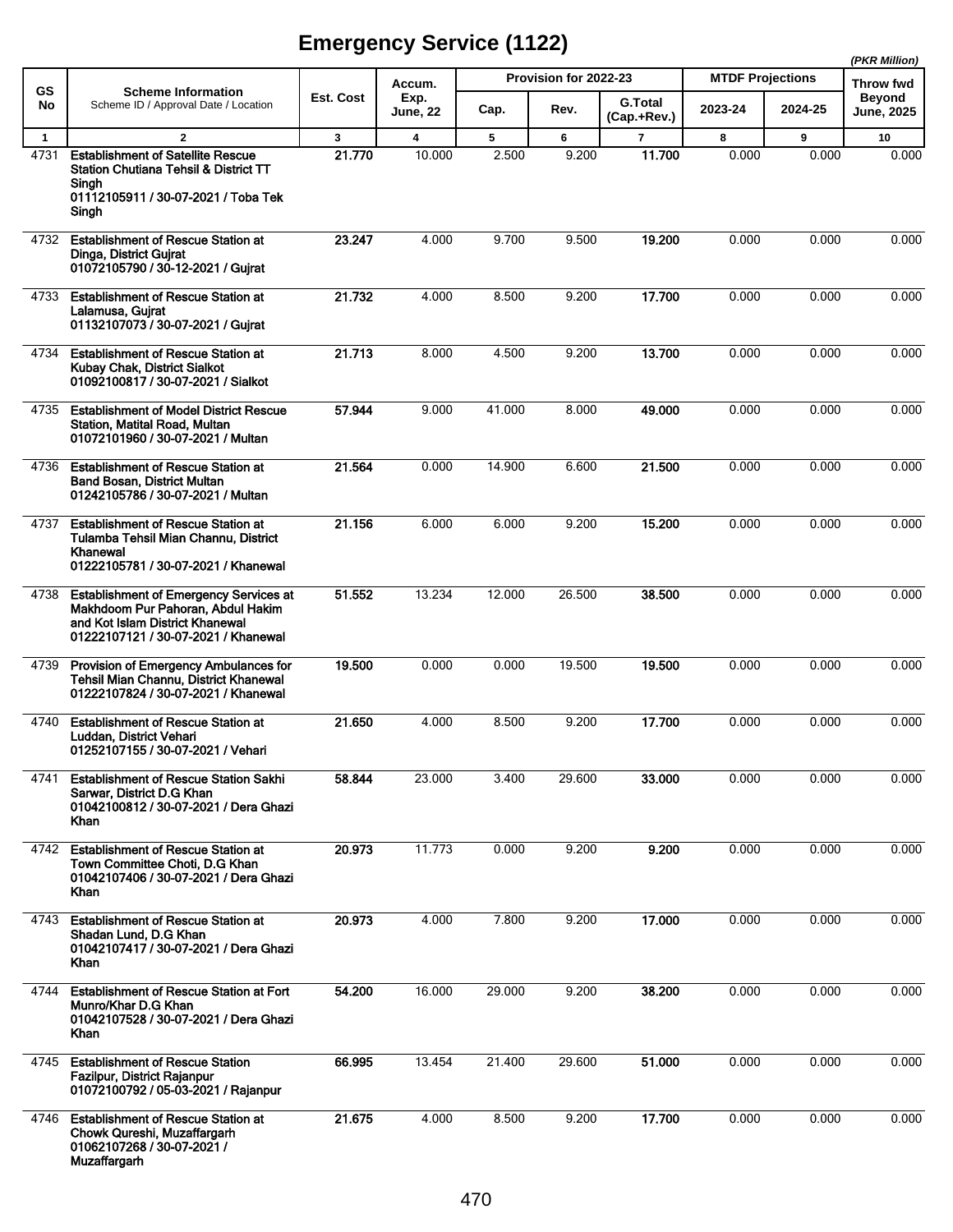|              |                                                                                                                                                         |           |                 |                       |         |                               |                         |                                   | (PKR Million) |
|--------------|---------------------------------------------------------------------------------------------------------------------------------------------------------|-----------|-----------------|-----------------------|---------|-------------------------------|-------------------------|-----------------------------------|---------------|
| GS           | <b>Scheme Information</b>                                                                                                                               | Est. Cost | Accum.<br>Exp.  | Provision for 2022-23 |         |                               | <b>MTDF Projections</b> | <b>Throw fwd</b><br><b>Beyond</b> |               |
| No           | Scheme ID / Approval Date / Location                                                                                                                    |           | <b>June, 22</b> | Cap.                  | Rev.    | <b>G.Total</b><br>(Cap.+Rev.) | 2023-24                 | 2024-25                           | June, 2025    |
| $\mathbf{1}$ | $\overline{2}$                                                                                                                                          | 3         | 4               | 5                     | 6       | $\overline{7}$                | 8                       | 9                                 | 10            |
| 4747         | <b>Establishment of Rescue Station at</b><br>Sinawan, Muzaffargarh<br>01062107306 / 30-07-2021 /<br><b>Muzaffargarh</b>                                 | 21.572    | 4.000           | 8.500                 | 9.200   | 17.700                        | 0.000                   | 0.000                             | 0.000         |
| 4748         | Establishment of Rescue Station at 82<br>Mor & Dhori Adda MM Road, Layyah<br>01052107325 / 30-07-2021 / Layyah                                          | 21.700    | 12.500          | 0.000                 | 9.200   | 9.200                         | 0.000                   | 0.000                             | 0.000         |
| 4749         | <b>Establishment of Rescue Station at Kot</b><br>Sultan, Layyah<br>01052107344 / 30-07-2021 / Layyah                                                    | 21.700    | 125.000         | 8.500                 | 9.200   | 17.700                        | 0.000                   | 0.000                             | 0.000         |
| 4750         | <b>Establishment of Rescue Station at</b><br>Fatehpur, Layyah<br>01052107363 / 30-07-2021 / Layyah                                                      | 21.700    | 4.000           | 8.500                 | 9.200   | 17.700                        | 0.000                   | 0.000                             | 0.000         |
| 4751         | <b>Establishment of Rescue Station at</b><br>Chowk Azam, Layyah<br>01052107388 / 30-07-2021 / Layyah                                                    | 21.700    | 12.500          | 0.000                 | 9.200   | 9.200                         | 0.000                   | 0.000                             | 0.000         |
| 4752         | <b>Establishment of Rescue Station at Uch</b><br>Sharif, Tehsil Ahmedpur East District<br><b>Bahawalpur</b><br>01022105789 / 30-07-2021 /<br>Bahawalpur | 21.770    | 12.000          | 0.500                 | 9.200   | 9.700                         | 0.000                   | 0.000                             | 0.000         |
| 4753         | <b>Establishment of Rescue Station at</b><br>Khan Bela, District R.Y Khan<br>01032107229 / 30-07-2021 / Rahim Yar<br>Khan                               | 20.982    | 4.000           | 7.800                 | 9.200   | 17.000                        | 0.000                   | 0.000                             | 0.000         |
| 4754         | <b>Establishment of Rescue Station at</b><br><b>Bhong, Tehsil Sadigabad District</b><br>R.Y.khan<br>01032154476 / 21-01-2022 / Rahim Yar<br>Khan        | 24.581    | 10.000          | 5.000                 | 9.400   | 14.400                        | 0.000                   | 0.000                             | 0.000         |
|              | <b>Total: District Development Package</b>                                                                                                              | 766.314   | 336.461         | 232.000               | 313.500 | 545.500                       | 0.000                   | 0.000                             | 0.000         |
|              | <b>Total: ON-GOING SCHEMES</b>                                                                                                                          | 9,364.693 | 5,130.294       | 359.600               | 952.054 | 1,311.654                     | 658.681                 | 0.000                             | 0.000         |
|              | <b>NEW SCHEMES</b>                                                                                                                                      |           |                 |                       |         |                               |                         |                                   |               |
| Regular      |                                                                                                                                                         |           |                 |                       |         |                               |                         |                                   |               |
| 4755         | <b>Establishment of Rescue Service in</b><br>Chak Bali, Rawalpindi<br>01292201079 / Un-Approved /<br>Rawalpindi                                         | 35.000    | 0.000           | 10.000                | 0.000   | 10.000                        | 25.000                  | 0.000                             | 0.000         |
| 4756         | <b>Establishment of Rescue Station at</b><br>Mithial Kohat Road, District Attock<br>01262200723 / Un-Approved / Attock                                  | 35,000    | 0.000           | 10.000                | 0.000   | 10.000                        | 25.000                  | 0.000                             | 0.000         |
| 4757         | <b>Establishment of Rescue Station at</b><br>Bikhari Kalan, District Chakwal<br>01272200729 / Un-Approved / Chakwal                                     | 35.000    | 0.000           | 10.000                | 0.000   | 10.000                        | 25.000                  | 0.000                             | 0.000         |
| 4758         | <b>Establishment of Rescue Station at</b><br>Khurd/Chotala, District Jhelum<br>01282200752 / Un-Approved / Jhelum                                       | 35.000    | 0.000           | 10.000                | 0.000   | 10.000                        | 25.000                  | 0.000                             | 0.000         |
| 4759         | <b>Establishment of Rescue Service in</b><br>Khotiyan Jalib, Tehsil Pind Dadan Khan,<br><b>District Jhelum</b><br>01282201077 / Un-Approved / Jhelum    | 35.000    | 0.000           | 10.000                | 0.000   | 10.000                        | 25.000                  | 0.000                             | 0.000         |
| 4760         | <b>Establishment of Rescue Station at</b><br>Kundian Town, District Mianwali<br>01322200789 / Un-Approved / Mianwali                                    | 35.000    | 0.000           | 10.000                | 0.000   | 10.000                        | 25.000                  | 0.000                             | 0.000         |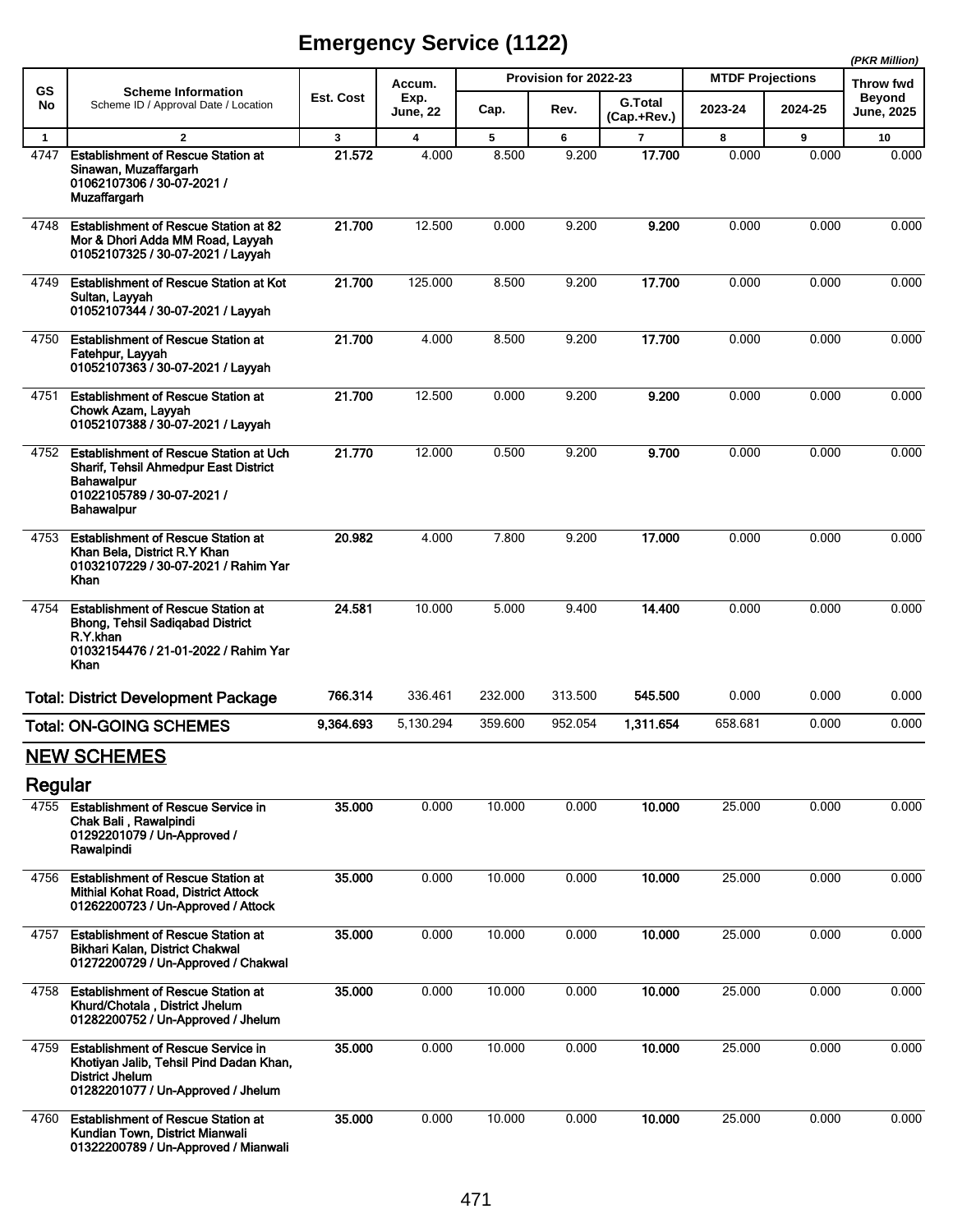|              |                                                                                                                                                |           |                |        |                       |                               |                         |         | (PKR Million)                     |
|--------------|------------------------------------------------------------------------------------------------------------------------------------------------|-----------|----------------|--------|-----------------------|-------------------------------|-------------------------|---------|-----------------------------------|
| <b>GS</b>    | <b>Scheme Information</b>                                                                                                                      | Est. Cost | Accum.<br>Exp. |        | Provision for 2022-23 |                               | <b>MTDF Projections</b> |         | <b>Throw fwd</b><br><b>Beyond</b> |
| No           | Scheme ID / Approval Date / Location                                                                                                           |           | June, 22       | Cap.   | Rev.                  | <b>G.Total</b><br>(Cap.+Rev.) | 2023-24                 | 2024-25 | <b>June, 2025</b>                 |
| $\mathbf{1}$ | $\overline{2}$                                                                                                                                 | 3         | 4              | 5      | 6                     | $\overline{7}$                | 8                       | 9       | 10                                |
| 4761         | <b>Establishment of Rescue Station at</b><br>Jandanwala, District Bhakkar<br>01302200727 / Un-Approved / Bhakkar                               | 35.000    | 0.000          | 10.000 | 0.000                 | 10.000                        | 25.000                  | 0.000   | 0.000                             |
| 4762         | <b>Establishment of Rescue Station at</b><br>Aminpur Bangla (G.M.Abad), District<br>Faisalabad<br>01092200736 / Un-Approved /<br>Faisalabad    | 35,000    | 0.000          | 10.000 | 0.000                 | 10.000                        | 25.000                  | 0.000   | 0.000                             |
| 4763         | <b>Establishment of Rescue Station at</b><br>Kheiwa, District Jhang<br>01102200741 / Un-Approved / Jhang                                       | 35.000    | 0.000          | 10.000 | 0.000                 | 10.000                        | 25.000                  | 0.000   | 0.000                             |
| 4764         | <b>Establishment of Rescue Station at Kot</b><br>Umardraz, Tehsil Shorkot District Jhang.                                                      | 35.000    | 0.000          | 10.000 | 0.000                 | 10.000                        | 25.000                  | 0.000   | 0.000                             |
|              | 01102201418 / Un-Approved / Jhang                                                                                                              |           |                |        |                       |                               |                         |         |                                   |
| 4765         | <b>Establishment of Rescue Station at</b><br>Naya Lahore, District T.T Singh<br>01112200832 / Un-Approved / Toba Tek<br>Singh                  | 35.000    | 0.000          | 10.000 | 0.000                 | 10.000                        | 25.000                  | 0.000   | 0.000                             |
| 4766         | <b>Establishment of Rescue Station at Tatly</b><br>Aali, District Guiranwala<br>01122200738 / Un-Approved /<br>Gujranwala                      | 35.000    | 0.000          | 10.000 | 0.000                 | 10.000                        | 25.000                  | 0.000   | 0.000                             |
| 4767         | <b>Establishment of Rescue Station at</b><br>Gojra, District Mandi Bahauddin<br>01152200778 / Un-Approved / Mandi<br><b>Bahauddin</b>          | 35.000    | 0.000          | 10.000 | 0.000                 | 10.000                        | 25.000                  | 0.000   | 0.000                             |
| 4768         | <b>Establishment of Rescue Station at</b><br>Shanu Baba Chowk/ Bhubtian Chowk,<br><b>District Lahore</b><br>01192200764 / Un-Approved / Lahore | 35.000    | 0.000          | 10.000 | 0.000                 | 10.000                        | 25.000                  | 0.000   | 0.000                             |
| 4769         | <b>Block Allocation of Unfunded Scheme in</b><br>Punjab<br>01192202354 / Un-Approved / Lahore                                                  | 20.346    | 0.000          | 20.346 | 0.000                 | 20.346                        | 0.000                   | 0.000   | 0.000                             |
| 4770         | <b>Establishment of Rescue Station at</b><br>Farooqabad, District Sheikhupura<br>01212200817 / Un-Approved /<br>Sheikhupura                    | 35.000    | 0.000          | 10.000 | 0.000                 | 10.000                        | 25.000                  | 0.000   | 0.000                             |
| 4771         | <b>Establishment of Rescue Station at Kot</b><br>Faazal Bucheki, District Nankana Sahib<br>01202200805 / Un-Approved / Nankana<br>Sahib        | 35.000    | 0.000          | 10.000 | 0.000                 | 10.000                        | 25.000                  | 0.000   | 0.000                             |
| 4772         | <b>Establishment of Rescue Station at</b><br>Pattoki City, District Kasur<br>01182200757 / Un-Approved / Kasur                                 | 35.000    | 0.000          | 10.000 | 0.000                 | 10.000                        | 25.000                  | 0.000   | 0.000                             |
| 4773         | <b>Establishment of Rescue Station at</b><br>Haveli Lakha, District Okara<br>01342200807 / Un-Approved / Okara                                 | 35.000    | 0.000          | 10.000 | 0.000                 | 10.000                        | 25.000                  | 0.000   | 0.000                             |
| 4774         | <b>Establishment of Rescue Station at</b><br>Harappa, District Sahiwal<br>01362200815 / Un-Approved / Sahiwal                                  | 35.000    | 0.000          | 10.000 | 0.000                 | 10.000                        | 25.000                  | 0.000   | 0.000                             |
| 4775         | <b>Establishment of Rescue Station at</b><br>Kamir, District Sahiwal<br>01362202331 / Un-Approved / Sahiwal                                    | 35.000    | 0.000          | 10.000 | 0.000                 | 10.000                        | 25.000                  | 0.000   | 0.000                             |
| 4776         | <b>Establishment of Rescue Station at</b><br>Noorpur, District Pakpattan<br>01352200808 / Un-Approved /<br>Pakpattan                           | 35.000    | 0.000          | 10.000 | 0.000                 | 10.000                        | 25.000                  | 0.000   | 0.000                             |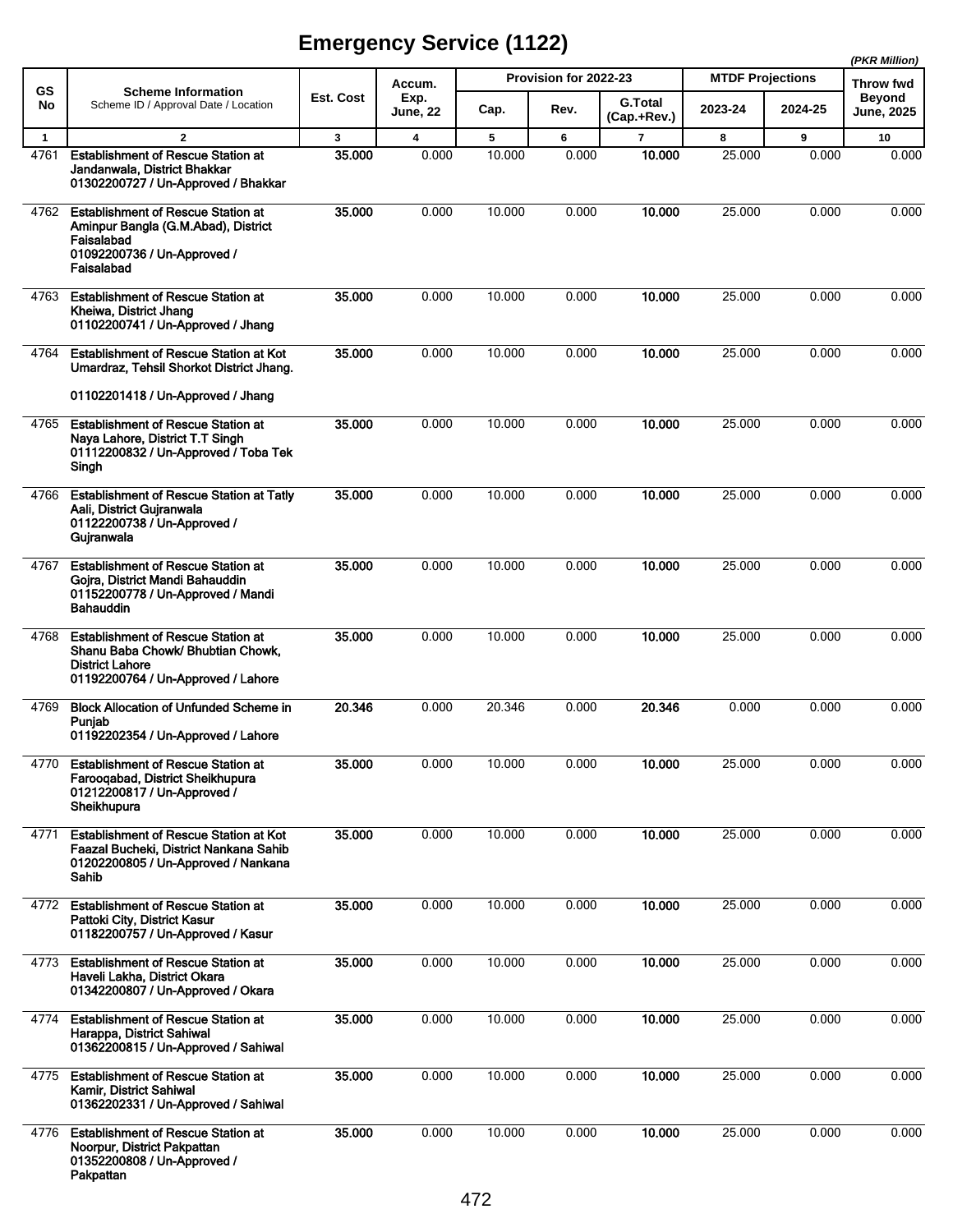|              |                                                                                                                                                                                                |           |                         |        |                       |                               |                         |         | (PKR Million)                      |
|--------------|------------------------------------------------------------------------------------------------------------------------------------------------------------------------------------------------|-----------|-------------------------|--------|-----------------------|-------------------------------|-------------------------|---------|------------------------------------|
| <b>GS</b>    | <b>Scheme Information</b>                                                                                                                                                                      |           | Accum.                  |        | Provision for 2022-23 |                               | <b>MTDF Projections</b> |         | Throw fwd                          |
| No           | Scheme ID / Approval Date / Location                                                                                                                                                           | Est. Cost | Exp.<br>June, 22        | Cap.   | Rev.                  | <b>G.Total</b><br>(Cap.+Rev.) | 2023-24                 | 2024-25 | <b>Beyond</b><br><b>June, 2025</b> |
| $\mathbf{1}$ | $\overline{2}$                                                                                                                                                                                 | 3         | $\overline{\mathbf{4}}$ | 5      | 6                     | $\overline{\mathbf{r}}$       | 8                       | 9       | 10                                 |
| 4777         | <b>Establishment of Rescue Station at</b><br>Makhdoom Rashid, District Multan<br>01242200792 / Un-Approved / Multan                                                                            | 35,000    | 0.000                   | 10.000 | 0.000                 | 10.000                        | 25.000                  | 0.000   | 0.000                              |
| 4778         | <b>Establishment of Rescue Sub Station at</b><br>Lodhran, District Lodhran<br>01232200770 / Un-Approved / Lodhran                                                                              | 35.000    | 0.000                   | 10.000 | 0.000                 | 10.000                        | 25.000                  | 0.000   | 0.000                              |
| 4779         | <b>Establishment of Rescue Station at</b><br>Karampur, Mailsi, District Vehari<br>01252200833 / Un-Approved / Vehari                                                                           | 35.000    | 0.000                   | 10.000 | 0.000                 | 10.000                        | 25.000                  | 0.000   | 0.000                              |
| 4780         | <b>Establishment of Rescue Station at</b><br>Chowk Sarwar Shaheed, Muzaffargarh<br>01062201078 / Un-Approved /<br><b>Muzaffargarh</b>                                                          | 35.000    | 0.000                   | 10.000 | 0.000                 | 10.000                        | 25.000                  | 0.000   | 0.000                              |
| 4781         | <b>Establishment of Rescue Station at Lal</b><br>Sohanra, District Bahawalpur<br>01022200726 / Un-Approved /<br><b>Bahawalpur</b>                                                              | 35.000    | 0.000                   | 10.000 | 0.000                 | 10.000                        | 25.000                  | 0.000   | 0.000                              |
| 4782         | <b>Establishment of Rescue Service in</b><br>Chhona wala, main road near Chak<br>157/M UC 25 Tehsil Hasilpur District<br><b>Bahawalpur</b><br>01022201076 / Un-Approved /<br><b>Bahawalpur</b> | 35,000    | 0.000                   | 10.000 | 0.000                 | 10.000                        | 25.000                  | 0.000   | 0.000                              |
| 4783         | <b>Establishment of Rescue Station at</b><br>Maroot, District Bahawalnagar<br>01012200728 / Un-Approved /<br>Bahawalnagar                                                                      | 35,000    | 0.000                   | 10.000 | 0.000                 | 10.000                        | 25.000                  | 0.000   | 0.000                              |
| 4784         | <b>Establishment of Rescue Station at</b><br>Sunny pull, District R.Y. Khan<br>01032200812 / Un-Approved / Rahim<br>Yar Khan                                                                   | 35.000    | 0.000                   | 10.000 | 0.000                 | 10.000                        | 25.000                  | 0.000   | 0.000                              |
| 4785         | <b>Establishment of Rescue Service in</b><br>Shahbazpur, UC Bhuttawan, Tehsil<br>Sadiqabad, District R.Y Khan<br>01032201074 / Un-Approved / Rahim<br>Yar Khan                                 | 35.000    | 0.000                   | 10.000 | 0.000                 | 10.000                        | 25.000                  | 0.000   | 0.000                              |
| 4786         | <b>Establishment of Rescue Service in</b><br>Machka UC Machka, Tehsil Sadiqabad<br>District R.Y Khan<br>01032201075 / Un-Approved / Rahim<br>Yar Khan                                          | 35.000    | 0.000                   | 10.000 | 0.000                 | 10.000                        | 25.000                  | 0.000   | 0.000                              |
| 4787         | <b>Establishment of Rescue Station at</b><br>Pango Morr, Jhang Road, District<br>Chiniot<br>01082200730 / Un-Approved / Chiniot                                                                | 35.000    | 0.000                   | 10.000 | 0.000                 | 10.000                        | 25.000                  | 0.000   | 0.000                              |
| 4788         | Provision of Fire Rescue Service in<br><b>Tehsils of Punjab</b><br>01372200020 / Un-Approved / Punjab                                                                                          | 600.000   | 0.000                   | 0.000  | 80.000                | 80.000                        | 500.000                 | 0.000   | 0.000                              |
| 4789         | <b>Capacity Building of Snow Rescue</b><br><b>Operations in Murree</b><br>01372200023 / Un-Approved / Punjab                                                                                   | 185.000   | 0.000                   | 0.000  | 30.000                | 30.000                        | 155.000                 | 0.000   | 0.000                              |
| 4790         | 3rd Party International Validation of<br><b>Emergency Service and Trainings</b><br>01372201071 / Un-Approved / Punjab                                                                          | 10.000    | 0.000                   | 0.000  | 10.000                | 10.000                        | 0.000                   | 0.000   | 0.000                              |
| 4791         | Implementation of Community Safety<br>Program in Punjab<br>01372201072 / Un-Approved / Punjab                                                                                                  | 100.000   | 0.000                   | 0.000  | 20.000                | 20.000                        | 80.000                  | 0.000   | 0.000                              |